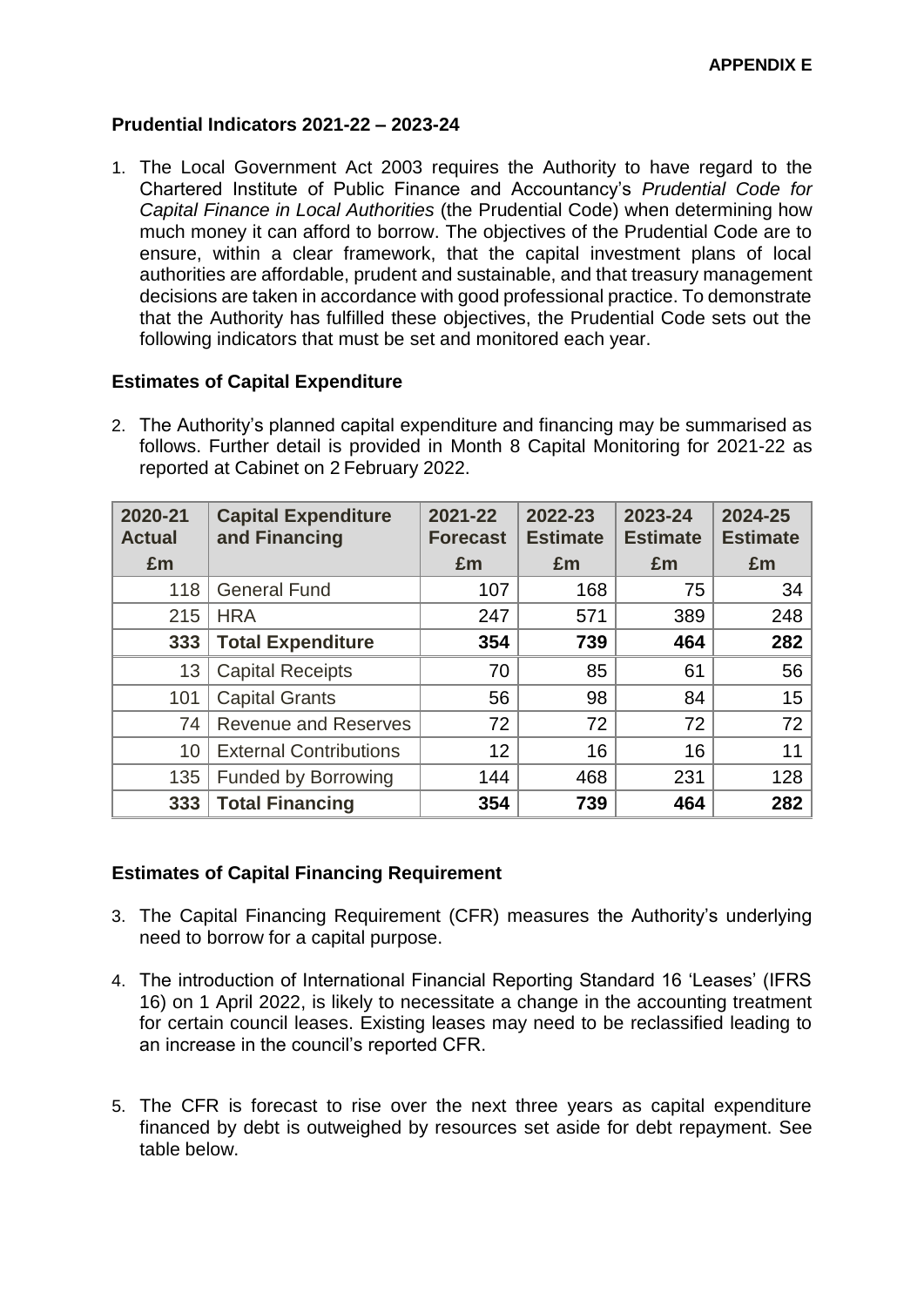| $2020 -$<br>21<br><b>Actual</b><br>£m | <b>Capital</b><br><b>Financing</b><br><b>Requirement</b> | 2021-22<br><b>Forecast</b><br>£m | 2022-23<br><b>Estimate</b><br>£m | 2023-24<br><b>Estimate</b><br>£m | 2024-25<br><b>Estimate</b><br>£m |
|---------------------------------------|----------------------------------------------------------|----------------------------------|----------------------------------|----------------------------------|----------------------------------|
| 699                                   | <b>General Fund</b>                                      | 728                              | 835                              | 872                              | 875                              |
| 521                                   | <b>HRA</b>                                               | 621                              | 964                              | 1,138                            | 1,242                            |
| 1,349                                 | <b>Total CFR</b>                                         | 1,349                            | 1,799                            | 2,010                            | 2,117                            |

# **Gross Debt and the Capital Financing Requirement**

6. In order to ensure that over the medium term debt will only be for a capital purpose, the Authority should ensure that debt does not, except in the short term, exceed the total of capital financing requirement in the preceding year plus the estimates of any additional capital financing requirement for the current and next two financial years. This is a key indicator of prudence. Actual external borrowing is expected to remain well under this value.

| $31 - 03 -$<br>21<br><b>Actual</b><br>£m | <b>Debt</b>                        | $31 - 03 - 22$<br><b>Forecast</b><br>£m | $31 - 03 - 23$<br><b>Estimate</b><br>£m | $31 - 03 - 24$<br><b>Estimate</b><br>£m | $31 - 03 - 25$<br><b>Estimate</b><br>£m |
|------------------------------------------|------------------------------------|-----------------------------------------|-----------------------------------------|-----------------------------------------|-----------------------------------------|
| 886                                      | <b>External Borrowing</b>          | 985                                     | 1,408                                   | 1,780                                   | 1,997                                   |
| 91                                       | <b>Other Long Term Liabilities</b> | 86                                      | 101                                     | 96                                      | 91                                      |
| 977                                      | <b>Total Debt</b>                  | 1,072                                   | 1,510                                   | 1,876                                   | 2,088                                   |

7. Total debt is expected to remain below the CFR during the forecast period.

### **Operational Boundary for External Debt**

8. The operational boundary is based on the Authority's estimate of the most likely (i.e. significantly prudent but not worst case) scenario for external debt. It links directly to the Authority's estimates of capital expenditure, the capital financing requirement and cash flow requirements, and is a key management tool for in-year monitoring. Other long-term liabilities comprise finance lease, Private Finance Initiative and other liabilities that are not borrowing but form part of the Authority's debt.

| 2020-21 |                                  | 2021-22 | 2022-23 | 2023-24 | 2024-25 |
|---------|----------------------------------|---------|---------|---------|---------|
| £m      | <b>Operational Boundary</b>      | £m      | £m      | £m      | £m      |
| 1,336   | <b>Borrowing</b>                 | 1,033   | 1,458   | 1,824   | 2,038   |
|         | 90   Other Long-Term Liabilities | 86      | 101     | 96      | 91      |
| 1.426   | <b>Total Debt</b>                | 1,120   | 1,560   | 1,920   | 2,130   |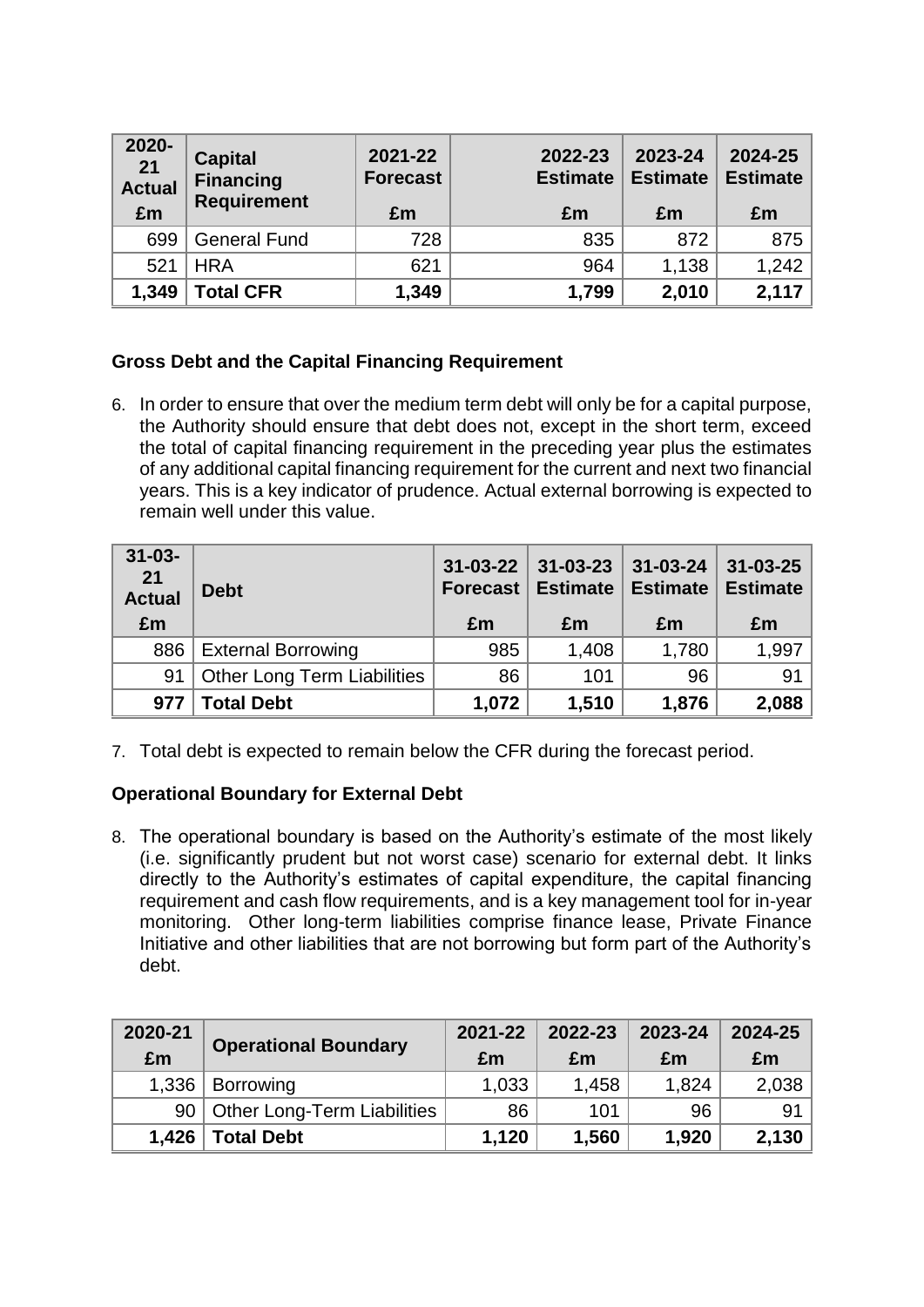# **Authorised Limit for External Debt:**

9. The authorised limit is the affordable borrowing limit determined in compliance with the Local Government Act 2003 / Local Government Finance Act. It is the maximum amount of debt that the Authority can legally owe. The authorised limit provides headroom over and above the operational boundary for unusual cash movements.

| 2020-21 | <b>Authorised Limit</b>           | 2021-22 | 2022-23 | 2023-24 | 2024-25 |
|---------|-----------------------------------|---------|---------|---------|---------|
| £m      |                                   | £m      | £m      | £m      | £m      |
| 1,637   | <b>Borrowing</b>                  | 1,274   | 1,823   | 2,303   | 2,589   |
|         | 126   Other Long-Term Liabilities | 86      | 101     | 96      | 91      |
| 1,763   | <b>Total Debt</b>                 | 1,360   | 1,925   | 2,400   | 2,680   |

### **Ratio of Financing Costs to Net Revenue Stream**

10. This is an indicator of affordability and highlights the revenue implications of existing and proposed capital expenditure by identifying the proportion of the revenue budget required to meet financing costs, net of investment income.

| 2020-21<br><b>Actual</b> | <b>Ratio of Financing</b><br><b>Costs to Net</b><br><b>Revenue Stream</b> | 2021-22<br><b>Estimate</b> | 2022-23<br><b>Estimate</b> | 2023-24<br><b>Estimate</b> | 2024-25<br><b>Estimate</b> |
|--------------------------|---------------------------------------------------------------------------|----------------------------|----------------------------|----------------------------|----------------------------|
| $4\%$                    | <b>General Fund</b>                                                       | 5%                         | 6%                         | 7%                         | $7\%$                      |
|                          | 8%   HRA                                                                  | 10%                        | 12%                        | 13%                        | 13%                        |

### **Debt Limits**

11. There are three debt related treasury activity limits. The purpose of these is to manage the overall risk for the authority and limit the exposure to any adverse movement in interest rates. Debt shall be subject to the following limits:

| <b>Debt limits</b>                      |      |  |  |  |
|-----------------------------------------|------|--|--|--|
| Upper limits on fixed interest rates    | 100% |  |  |  |
| Upper limits on variable interest rates | 20%  |  |  |  |

| Debt maturity profile limits  | <b>Lower Limit</b> | <b>Upper Limit</b> |  |
|-------------------------------|--------------------|--------------------|--|
| Under 12 months               | $0\%$              | 35%                |  |
| 12 months and within 24 month | $0\%$              | 35%                |  |
| 24 months and within 5 years  | $0\%$              | 50%                |  |
| 5 years and within 10 years   | $0\%$              | 75%                |  |
| 10 years and above            | 25%                | 100%               |  |